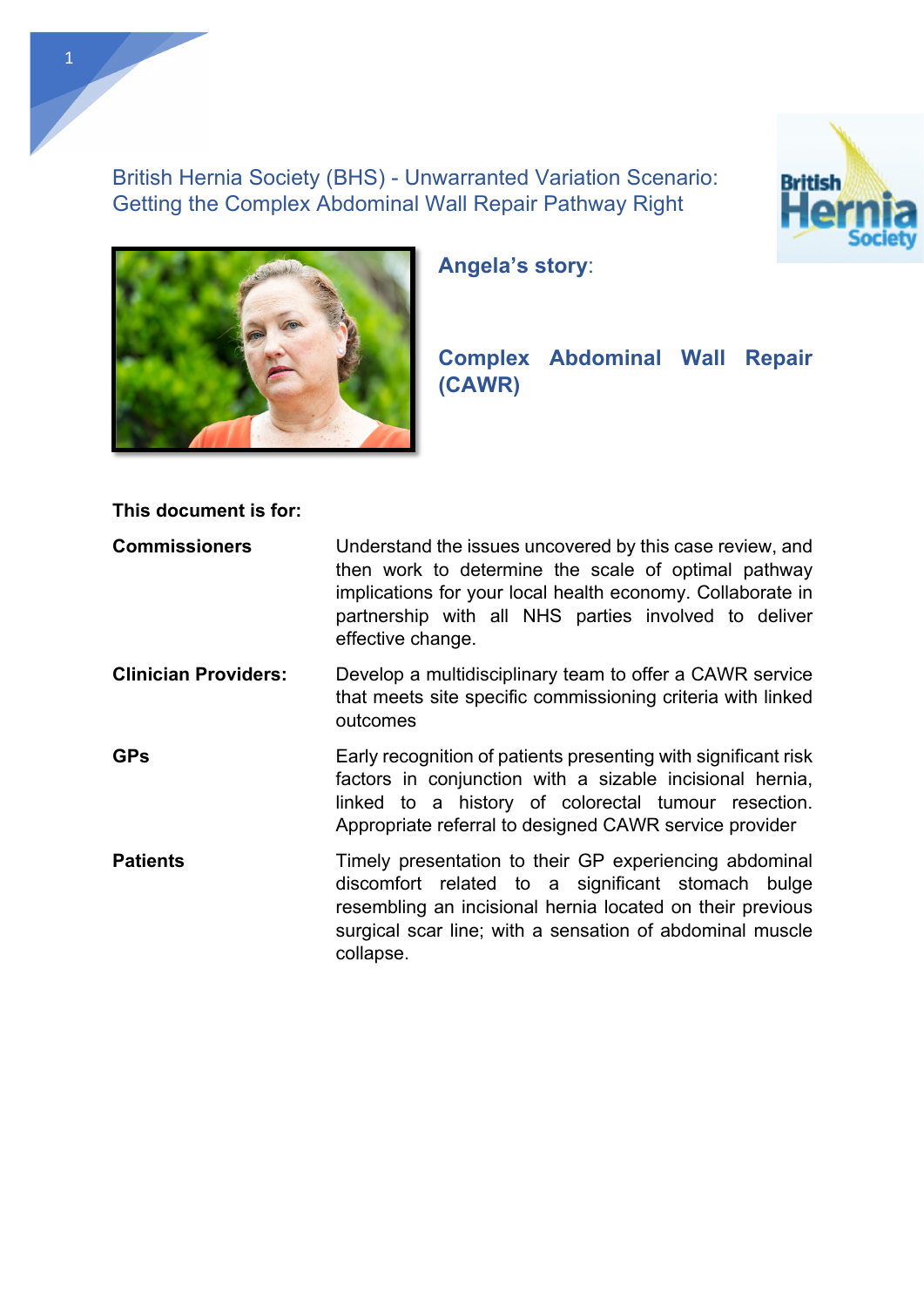## **Disclaimer (in accordance with NHS Digital Policy)**

- 1. Secondary care data is taken from the English Hospital Episode Statistics (HES) database produced by NHS Digital, the new trading name for the Health and Social Care Information Centre (HSCIC) Copyright © 2018, the Health and Social Care Information Centre. Re-used with the permission of the Health and Social Care Information Centre. All rights reserved.
- 2. HES Data must be used within the licencing restrictions set by NHS Digital, which are summarised below. Wilmington Healthcare accept no responsibility for the inappropriate use of HES data by your organisation.
	- 2.1. One of the basic principles for the release and use of HES data is to protect the privacy and confidentiality of individuals. All users of HES data must consider the risk of identifying individuals in their analyses prior to publication/release.
		- 2.1.1. Data should always be released at a high enough level of aggregation to prevent others being able to 'recognise' a particular individual. To protect the privacy and confidentiality of individuals, Wilmington Healthcare have applied suppression to the HES data - '\*' represents a figure between 1 and 5, '\*\*' indicates that secondary suppression has been applied to prevent the calculation of a number between 1 and 5.
		- 2.1.2. On no account should an attempt be made to decipher the process of creating anonymised data items.
	- 2.2. You should be on the alert for any rare and unintentional breach of confidence, such as responding to a query relating to a news item that may add more information to that already in the public domain. If you recognise an individual while carrying out any analysis you must exercise professionalism and respect their confidentiality.
	- 2.3. If you believe this identification could easily be made by others, you should alert a member of the Wilmington Healthcare team using the contact details below. While appropriate handling of an accidental recognition is acceptable, the consequences of deliberately breaching confidentiality could be severe.
	- 2.4. HES data must only be used exclusively for the provision of outputs to assist health and social care organisations.
	- 2.5. HES data must not be used principally for commercial activities. The same aggregated HES data outputs must be made available, if requested, to all health and social care organisations, irrespective of their value to the company.
	- 2.6. HES data must not be used for, including (but not limited to), the following activities:
		- 2.6.1. Relating HES data outputs to the use of commercially available products. An example being the prescribing of pharmaceutical products
		- 2.6.2. Any analysis of the impact of commercially available products. An example being pharmaceutical products
		- 2.6.3. Targeting and marketing activity
	- 2.7. HES data must be accessed, processed and used within England or Wales only. HES data outputs must not be shared outside of England or Wales without the prior written consent of Wilmington Healthcare.
- 3. If HES data are subject to a request under the Freedom of Information Act, then Wilmington Healthcare and NHS Digital must be consulted and must approve any response before a response is provided.
- 4. 2017/18 HES data are provisional and may be incomplete or contain errors for which no adjustments have yet been made. Counts produced from provisional data are likely to be lower than those generated for the same period in the final dataset. This shortfall will be most pronounced in the final month of the latest period, e.g. September from the April to September extract. It is also probable that clinical data are not complete, which may in particular affect the last two months of any given period. There may also be errors due to coding inconsistencies that have not yet been investigated and corrected.
- 5. ICD-10 codes, terms and text © World Health Organization, 1992-2018
- 6. The OPCS Classification of Interventions and Procedures, codes, terms and text is Crown copyright (2018) published by NHS Digital, the new trading name for the Health and Social Care Information Centre, and licensed under the Open Government Licence.
- 7. Contains public sector information licensed under the Open Government Licence v3.0. A copy of the Open Government Licence is available at www.nationalarchives.gov.uk/doc/open-government-licence/open-governmentlicence.htm
- 8. No part of this database, report or output shall be reproduced or distributed in any form or by any means, or stored in a database or retrieval system, without the prior written permission of Wilmington Healthcare Ltd. Information in this database is subject to change without notice. Access to this database is licensed subject to the condition that it shall not, by way of trade or otherwise, be lent, resold, hired out, or otherwise circulated in any form without prior consent of Wilmington Healthcare Ltd.
- 9. Whilst every effort has been made to ensure the accuracy of this database, Wilmington Healthcare Ltd makes no representations or warranties of any kind, express or implied, about the completeness, accuracy, reliability or suitability of the data. Any reliance you place on the data is therefore strictly at your own risk. Other company names, products, marks and logos mentioned in this document may be the trade mark of their respective owners.
- 10. You can contact Wilmington Healthcare by telephoning 0845 121 3686, by e-mailing client.services@wilmingtonhealthcar.com or by visiting www.wilmingtonhealthcare.com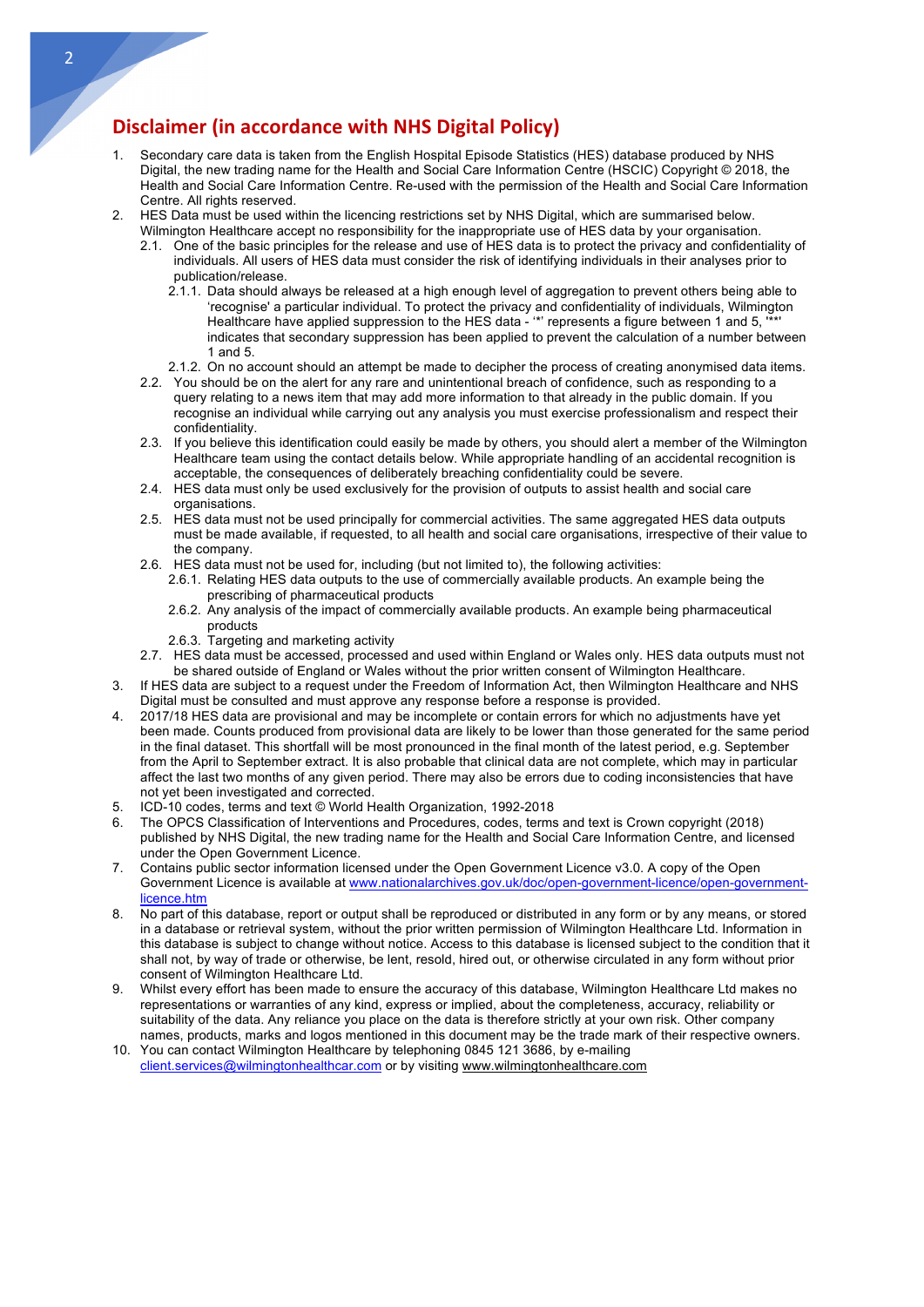# **Foreword from John Abercrombie**

In England we spend over £40M p.a. on incisional hernias, it is clear from our interviews with surgeons that all is not well and that significant improvements can be made both in terms of patient care and economic savings when it comes to Complex Abdominal Wall Repair (CAWR).

Getting It Right First Time (GIRFT) is a major quality improvement initiative and within general surgery, CAWR is an intervention that would significantly benefit from improvements in its care pathway leading to improved outcomes for this patient cohort.

In general surgery, we have seen wide variations in the way in which services are delivered and in the outcomes they produce. Many clinical teams are unaware how they perform when compared with other trusts in England. Long term results are so important in abdominal wall reconstruction but they are almost completely unknown.

Investing in the transformation of provider services has the potential to generate huge gains which in turn, can make trusts more sustainable in the longer term as well as improving care for patients.

Much of what we do measure currently is politically derived and risks being counterproductive.

There is, however, much we could measure that would make a difference: surgical performance; the number of urgent - if not emergency - patients who receive care within a given time; readmissions and infection rates. Linking such data to the different procedural approaches used, we can truly understand what the safest and most effective procedures are in NHS practice rather than clinical trials.

Building that next level of insight is our goal and that is why the GIRFT programme supports this CAWR. The NHS RightCare scenario methodology (that this work is based upon) is a very powerful mechanism to share insights. Combining surgeons' knowledge with English Hospital Episode Statistics (HES) data and patient personal experience across a journey of suboptimal and optimal pathways is an engaging way to highlight important drivers of suboptimal outcomes.

My hope is that GIRFT will stimulate the development of many initiatives such as this report, providing the impetus for clinicians, managers and programmes such as ours to work together, creating solutions and improvements that for too long have seemed impossible to deliver.

#### **John Abercrombie** (MB BS FRCS)

General surgery, Clinical Lead for Getting It Right First Time (GIRFT) NHS England National Programme

support to this work as you can see in this short video. Mr Dominic Slade, Consultant General & Colorectal Surgeon at Salford Royal Hospital, has also given his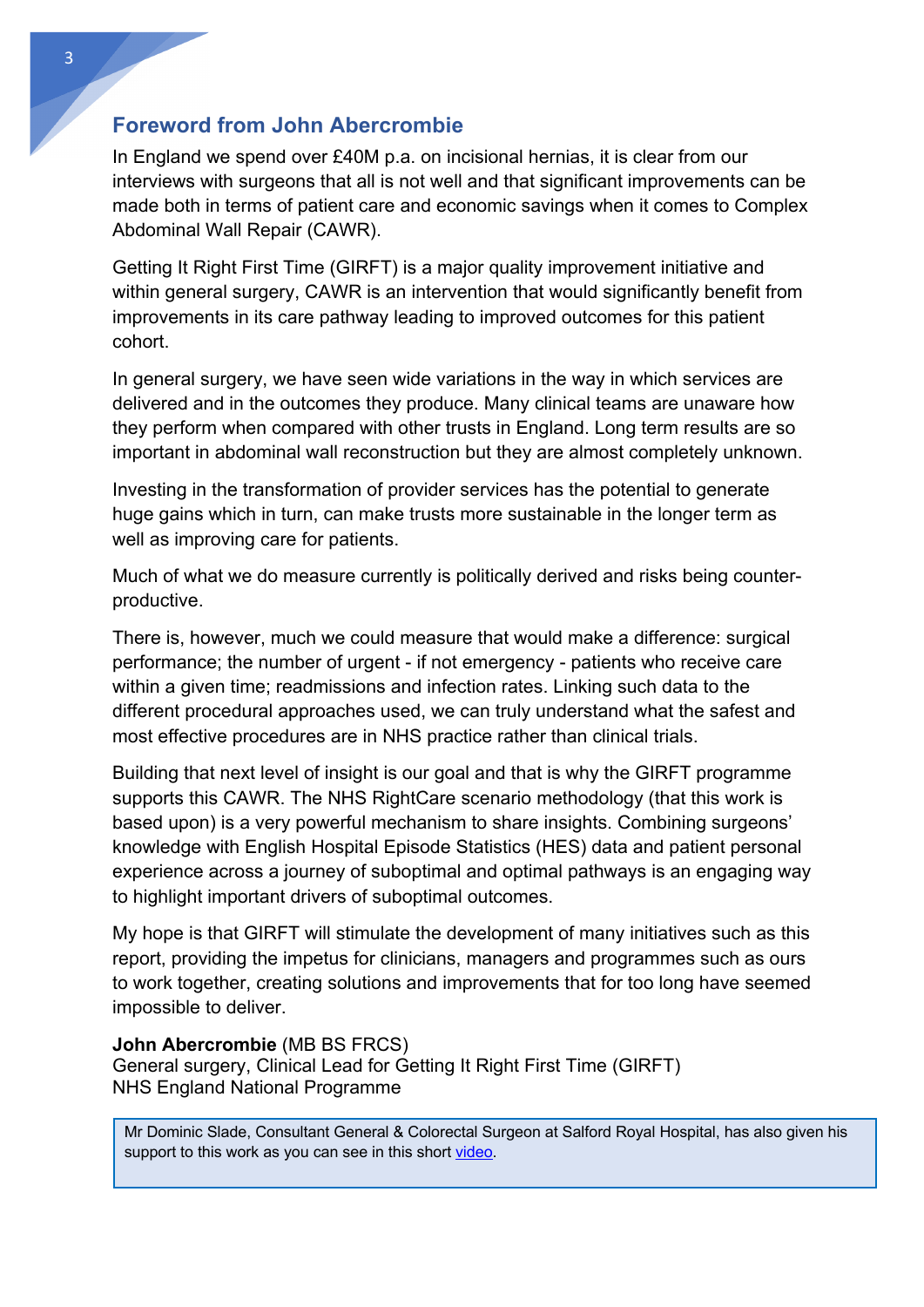# **Analysis Style**

NHS RightCare has developed a series of long term conditions scenarios using this style of analysis where suboptimal and optimal case studies of a fictitious, but realistic, patient are compared and contrasted. The intention is to highlight potential improvement opportunities.

The British Hernia Society's aim, like NHS RightCare, is to raise awareness through supporting local health economies (including clinical, commissioning and finance colleagues) to think strategically about designing optimal care for people, in this those with complex hernias.

This scenario has been developed with experts in this specialist field and includes prompts for commissioners to consider when evaluating their local health economy requirements.

# **Context**

Complex abdominal wall defects may be the result of a failed prior attempt at closure, trauma, infection, radiation necrosis, or tumour resection. The problem can be very significant (both financially and on the patient's quality of life) in terms of multiple hernia operations, where one CAWR procedure would be optimal.

The scale of incisional hernias in England is illustrated with HES data from 2017/18 which shows 15,537 inpatient spells (79.5% of these were elective admissions). The corresponding indicative cost in this period (all admissions) was £67.5m (average cost per spell = £4,342 and on average over £340k per CCG).

NB a significant proportion of overall incisional hernia cost is consumed by this CAWR cohort; the top 10% of incisional hernia patients account for 29.6% of total costs, referred to below as most costly spells. Every spell reduced through GIRFT saves money, but more importantly, a huge amount of patient anxiety and distress.

Hospital Episode Statisical (HES) analysis\_ NHS Fiscal Year 2016/17

- 1. For all patients that had an elective incisional hernia repair spell in 2016-17, 10.6% have previously had another incisional hernia procedure within the last 3 years. For patients in the 30% most costly spells, this rises to 12.1% compared to 10% for all other patients.
- 2. Within the 30% most costly incisional hernia procedural spells, 50% of elective and 71% of non-elective spells have a length of stay 7 days or above. For all other spells, only 7% and 37% exceed 7 days respectively.
- 3. Within the 30% most costly incisional hernia procedural spells, 26% of patients have been diagnosed with obesity and 27% have been diagnosed with smoking/tobacco use.
- 4. The average cost for the 30% most costly spells is £6,976 for elective spells and £13,031 for non-elective spells. This compares with £2,303 and £4,397 respectively for the other 70% of incisional hernia spells. Note these costs represent HRG payments and not necessarily the patient level costs incurred by NHS providers.

For more HES patient level aggregated data and charts please follow this link to the detailed paper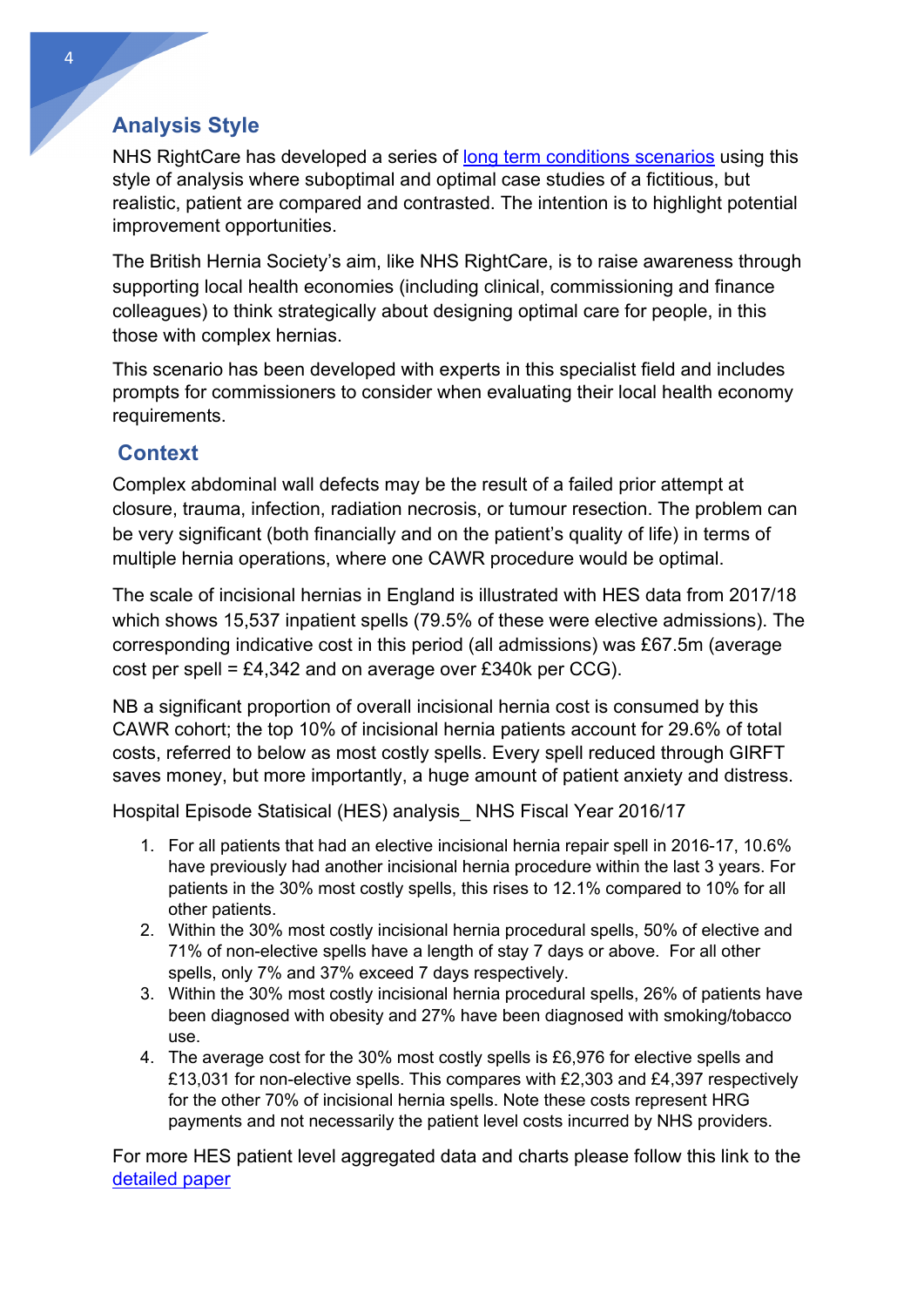Key Event Summary

# **Typical Cancer/Hernia Optimal Pathway**

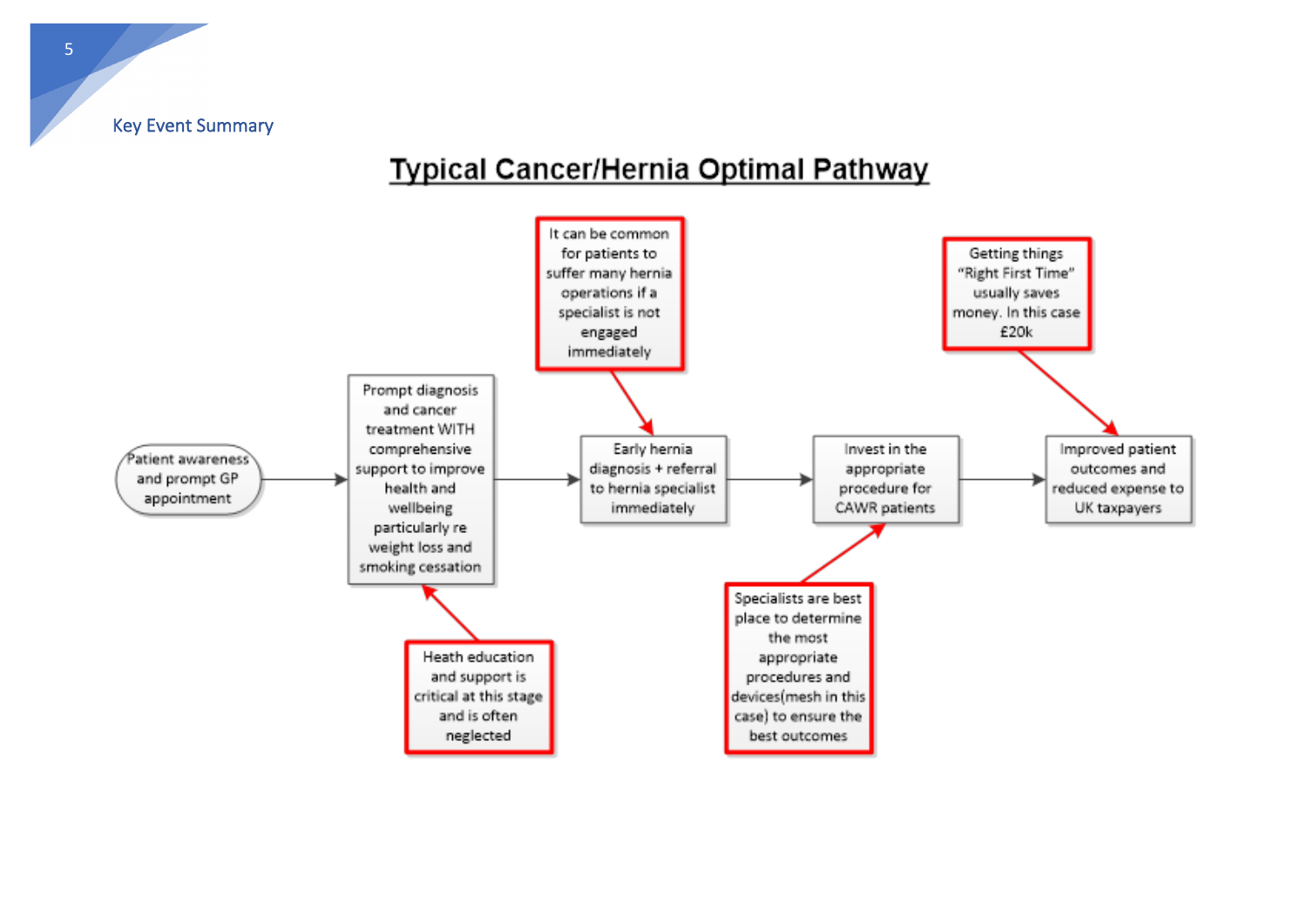#### **Goals & values**

#### **Angela wants to**:

- Be able to work and live pain free
- Support her family financially

### **Angela is committed to**:

- Her family
- Her friends
- Her work colleagues

#### **Charlotte's sources of information**

- www.nhs.uk
- British Hernia Society
- Facebook

# **Meet Angela**



#### **Age:** 55

**Sex:** Female

**Marital status:** Married (Robert) **Children:** Two (grown up) **Occupation:** Taxi Driver

**Income:** Wages (when working)

**Education:** 5 GCSEs

**Diagnosis:** Cancer (rectosigmoid tumour) & Hernia

## **Age symptoms started:** 55

**General Health:** Smoker and overweight (BMI 33 – Obese)

**Quote:** "I just want to get on with my life"

## **Challenges & pain points**

#### **Angela is challenged with**:

- Being a burden to her family
- Pain
- Depression
- Spoiling Robert's retirement

#### **Angela's pain points are**:

- Shame of disability at a young age
- Fear of cancer and its return
- She's missing out on so many things in life

### **Engagement difficulties / objections**

• I don't like not working, it's horrible

Angela is a 55-year-old taxi driver who lives with her husband, Robert. They are a close-knit family with two grown up children and their families living nearby. In the summer of 2011 Angela had noticed blood coming from her back passage. This made Angela very concerned, but she was so busy with late night shifts she hoped the problem would go away.

But it didn't. Angela required a cancer tumour that required surgery that then led to serious hernia problems…

For the full detailed story, please follow this link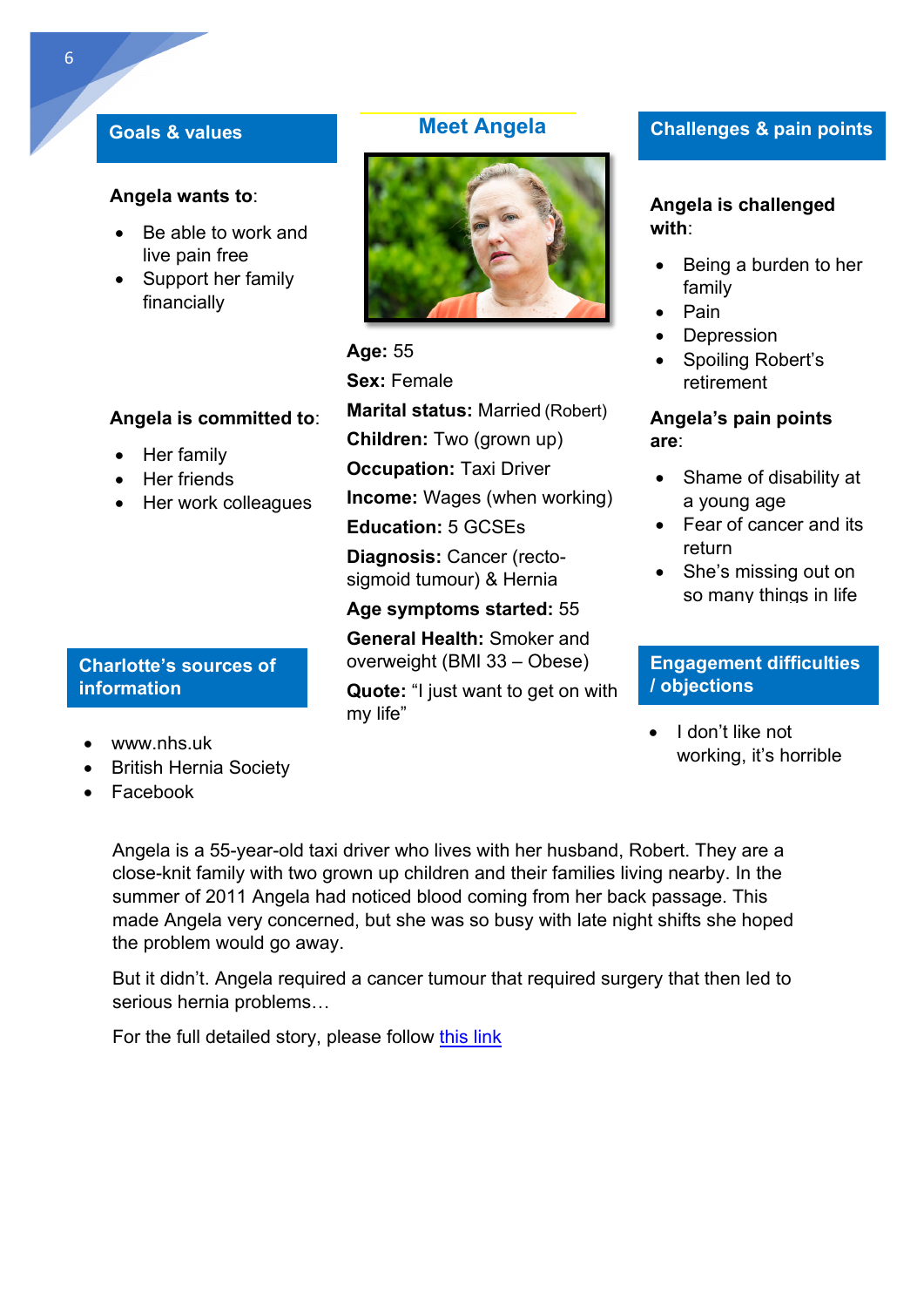# The two pathways compared (summarised)

| <b>Story Flow</b>               | <b>Suboptimal Details</b>                                                 | <b>Optimal Details</b>                                                                    |
|---------------------------------|---------------------------------------------------------------------------|-------------------------------------------------------------------------------------------|
| <b>Patient alerted to blood</b> | Angela notices in the summer of 2011 but waits until Sept to              |                                                                                           |
| in faeces                       | visit her GP                                                              | As Suboptimal                                                                             |
|                                 | Tests show increased levels of HBA1c (type 2 diabetes) the                |                                                                                           |
| <b>GP Review (suspected</b>     | GP suspects colorectal cancer and refers to local colorectal              |                                                                                           |
| cancer)                         | unit                                                                      | As Suboptimal                                                                             |
| <b>GP</b> additional support    |                                                                           | + Discussed results further and talked about next steps any worries she may               |
| and holistic care               |                                                                           | have as well as support to address her smoking and T2 diabetes                            |
| <b>Hospital Review /</b>        |                                                                           |                                                                                           |
| <b>Diagnosis (suspected</b>     |                                                                           |                                                                                           |
| cancer)                         | Colonoscopy & Diagnosed with recto-sigmoid tumour                         | As Suboptimal                                                                             |
| <b>Hospital surgical</b>        | Cancer operation in mid October 2011. Wound was weeping                   |                                                                                           |
| treatment (and                  | and inflamed due to a MRSA infection, had a district nurse                | As suboptimal + Jane, her colorectal nurse specialist, explained that she would           |
| aftercare)                      | every three days (for 3 weeks) to dress wound                             | be providing ongoing counselling & tel support if Angela needed anything at all           |
| <b>Hospital routine follow</b>  |                                                                           |                                                                                           |
| up                              | 6 month follow up - small lump in tummy but not bothering her             | As Suboptimal                                                                             |
|                                 |                                                                           | The doctor was concerned about this (due to the hernia training & departmental            |
|                                 |                                                                           | protocols he had received) and said if it becomes more pronounced they would              |
|                                 |                                                                           | refer her to see a hernia specialist.                                                     |
| Hospital advice /               |                                                                           | The doctor was also concerned about her HBA1c levels which were still elevated            |
| aftercare (suspected            |                                                                           | and also that Angela was still smoking, although she had managed to cut down              |
| hernia)                         | advised to give more time to settle down                                  | due to the support from the clinic.                                                       |
| <b>GP</b> visits due to         | Four months later Angela went to her GP complaining of                    |                                                                                           |
| abdominal pain                  | discomfort & the GP advised to discuss up with the surgeon                | As Suboptimal but with additional support from the practice nurse                         |
|                                 |                                                                           | For the following months Angela was struggling but she was getting a lot of               |
|                                 |                                                                           | support from her GP who reassured her it was safe to keep active and that any             |
| <b>GP</b> ongoing Care /        | Downward spiral of discomfort, weight-gain, anxiety and<br>family tension | exercise she could do would help her & improve her physical & psychological<br>wellbeing. |
| <b>Support at home</b>          |                                                                           | Angela had now stopped smoking and lost some weight (plus more support re                 |
|                                 |                                                                           | weight loss). Confirmed 8cm hernia that required specialist intervention and              |
| <b>Hospital routine 12</b>      | Lump in tummy. Suspected hernia - advised to lose weight                  | referred Angela to Mr Latham (hernia specialist).                                         |
| month follow up                 | and then a hernia would be considered                                     | Mr Latham confirmed the 8cm defect and he was satisfied with the improvement              |
| (Cancer free but hernia         | Few months later and consultant confirms an 8cm hernia &                  | in her comorbidities. He arranged for Botox treatment and a swab for MRSA                 |
| confirmed)                      | Angela chooses a laparoscopic operation                                   | ahead of the open posterior component separation.                                         |
| <b>Hospital support post</b>    | 6 weeks later and she is pain free (but not for long                      | At her 6 month follow up appointment, her abdominal wall repair was assessed              |
| hernia surgery                  | unfortunately)                                                            | and the closure was healing well.                                                         |
| Life after the hernia           |                                                                           |                                                                                           |
| operation is good (but          | Angela is now in good health, has a new lease of life and                 | As per suboptimal + She can look forward to a happy and productive work life              |
| for how long?)                  | goes back to work (for now).                                              | and retirement, with no long term ill effects from this episode.                          |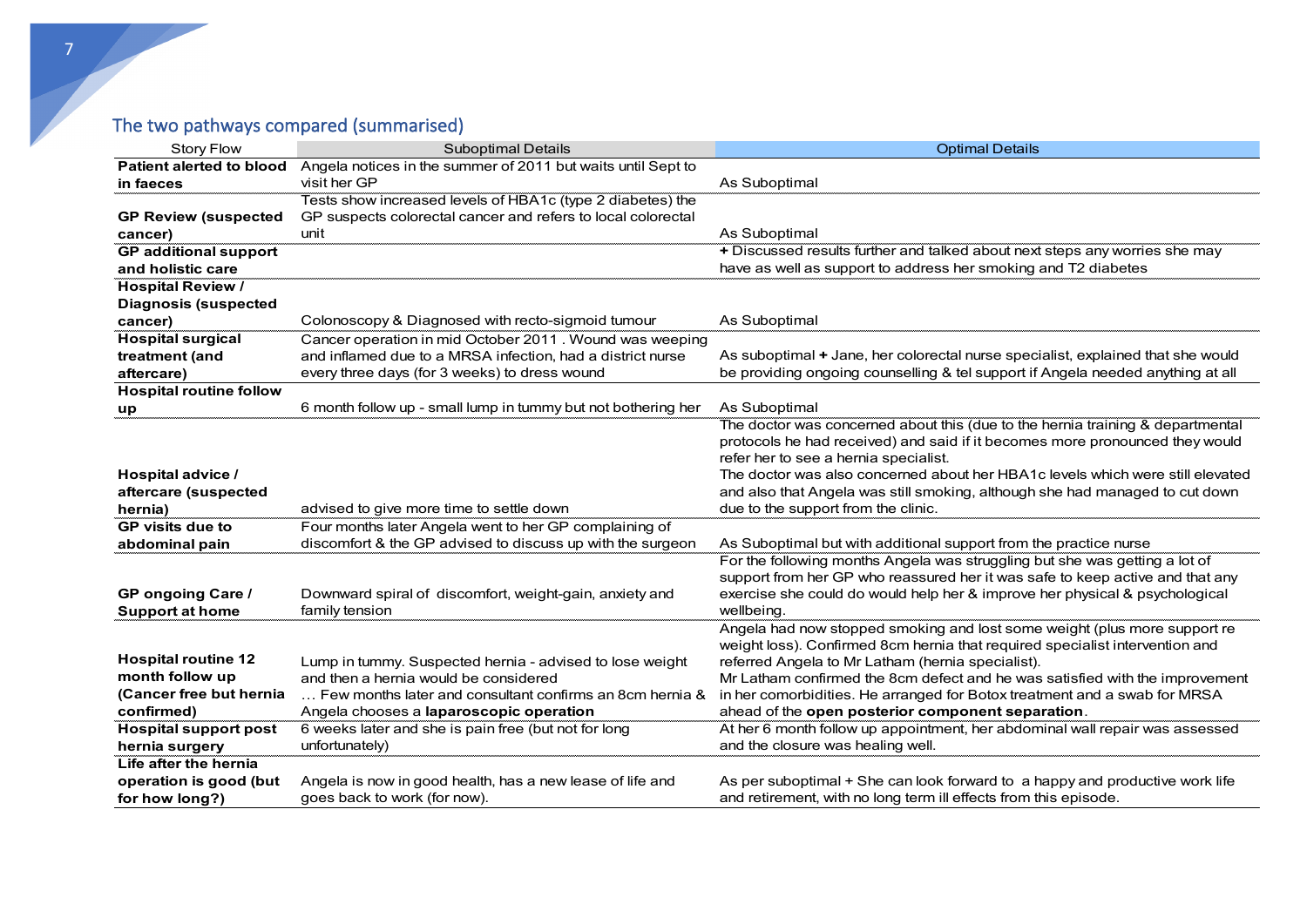| <b>Story Flow</b>             | <b>Suboptimal Details</b>                                                 | <b>Optimal Details</b> |
|-------------------------------|---------------------------------------------------------------------------|------------------------|
| <b>Abdominal discomfort</b>   |                                                                           |                        |
| again                         | 8 months after the operation and Angela is in pain again.                 | N/A                    |
| GP referral to the            | GP advises to speak to surgeon at her up and coming 2 year cancer follow  |                        |
| surgeon                       | up                                                                        | N/A                    |
| Angela is now is a very       |                                                                           |                        |
| poor shape                    | ANXIETY, pain and discomfort                                              | N/A                    |
| <b>Hospital 2 year follow</b> |                                                                           |                        |
| up - hernia confirmed         | The surgeon confirms the need for a second hernia operation               | N/A                    |
|                               | March 2014 to correct the problem a revisional open hernia repair with    |                        |
| <b>Hospital surgery</b>       | only synthetic mesh                                                       | N/A                    |
|                               |                                                                           |                        |
|                               | Post operation her wound was not healing and she hadn't been able to get  |                        |
| <b>Primary care support</b>   | back to work (still uncomfortable) GP prescribed anti-depressants (10     |                        |
| for wound and                 | months of wound treatment) She cancelled everything; Angela's life was on |                        |
| depression                    | hold                                                                      | N/A                    |
| Angela in a downward          |                                                                           |                        |
| spiral                        | Serious anxiety and depression                                            | N/A                    |
| <b>GP</b> referral to the     |                                                                           |                        |
| hospital again                | This provided Angela with a ray of hope                                   | N/A                    |
| <b>GP</b> continues with the  |                                                                           |                        |
| prescriptions for             |                                                                           |                        |
| depression                    | Angela's health and wellbeing is very poor at this point in the pathway   | N/A                    |
|                               |                                                                           |                        |
| <b>Hospital surgeon</b>       | In November 2014 Angela had a major abdominal wall repair operation       |                        |
| recommends yet                | but the surgeon was unable to achieve fascial closure, defaulting to a    |                        |
| another operation             | bridging approach without component separation.                           | N/A                    |
| <b>Hospital stay was long</b> |                                                                           |                        |
| and expensive                 | She stayed in hospital for 22 days, 10 of which were in intensive care    | N/A                    |
|                               | Angela was discharged home but never became fit to work and now has a     |                        |
| The future was bleak          | lowered life expectancy                                                   | N/A                    |

The **suboptimal case cost £45.9k** compared to **£26.2k in the optimal case**. For the complete story that analyses the finances and reflects Angela's emotions and experiences please follow this link.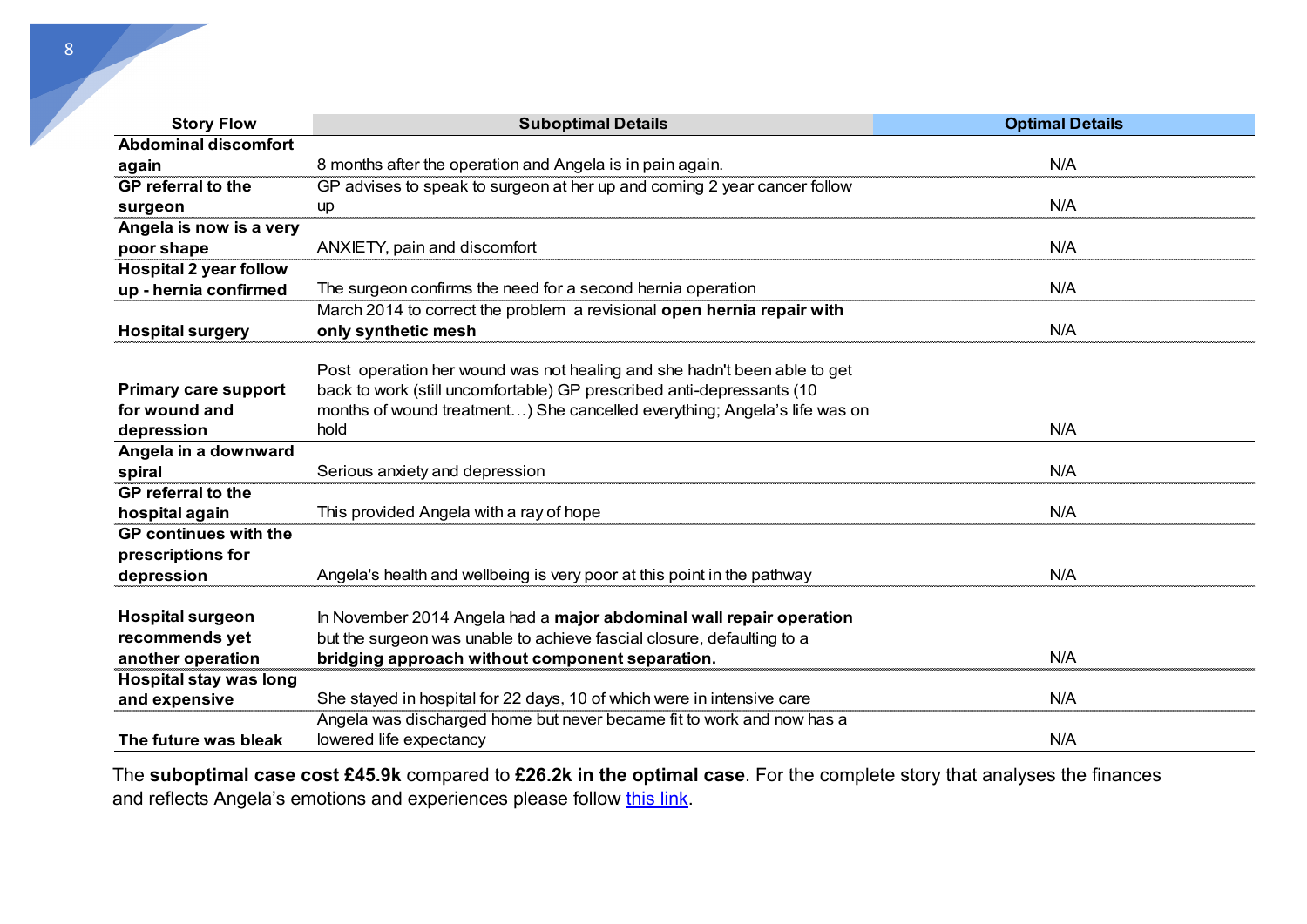# **Treatment and care costs, how they compare**

For the financial evaluation we performed a detailed analysis through mapping the lifecycle of the pathways. Through this process we were able to identify the cost drivers that would be incurred in primary, community and hospital care, using NHS HRG / reference costs etc. NB The financial costs are indicative and calculated on a cost per patient basis. Local decisions to transform care pathways would need to take a population view of costs and improvement.

| Analysis by cost<br>category | Sub-<br>optimal | Optimal | Optimal<br>% |
|------------------------------|-----------------|---------|--------------|
| Primary care management      | £673            | £951    | 141%         |
| Secondary care management    | £42,971         | £25,273 | 59%          |
| Community care management    | £2,290          | £0      | $0\%$        |
| <b>Grand total</b>           | £45,934         | £26,224 | 57%          |

### **Table 1: Comparison of the two scenarios by cost category**

This estimated £20,000 saving (for one patient) over the pathway of care is driven by three primary variables:

- i. **Number of operations:** The suboptimal case has four operations compared to only two in the optimal (including two extra "standard" hernia operations which are inappropriate)
- ii. **Wound care:** After the second standard hernia operation (suboptimal) Angela suffers from a serious wound which requires over ten months of community care with a district nurse that is not required in the optimal case. (The greater the number of operations, the greater the risk of complications.)
- iii. **Primary care costs:** There is a 41% increase in investment in primary care to support Angela with comorbidities to reduce risks associated with obesity and smoking. (NB this investment is significantly offset considering that the number of GP visits is 13 in the suboptimal case compared to only three in the optimal case.)

The immediate referral to a specialist in CAWR, represents improved value for money, better use of healthcare resources and, most importantly, a significant improvement in Angela's clinical outcome and quality of life.

Note that this estimated financial saving of almost £20,000 in this case can be seen as a conservative value because in the suboptimal scenario Angela has to retire (due to disability) before the age of 60. In the optimal case, Angela would have been expected to continue working for at least an additional five years.

Note: the consistent view from all clinicians who have engaged with this scenario is that CAWR specialist episodes take a lot more theatre and post operation time than standard procedures and therefore the HRG payments do not cover the trust's costs. Click here to see the full analysis of costed details and assumptions applied.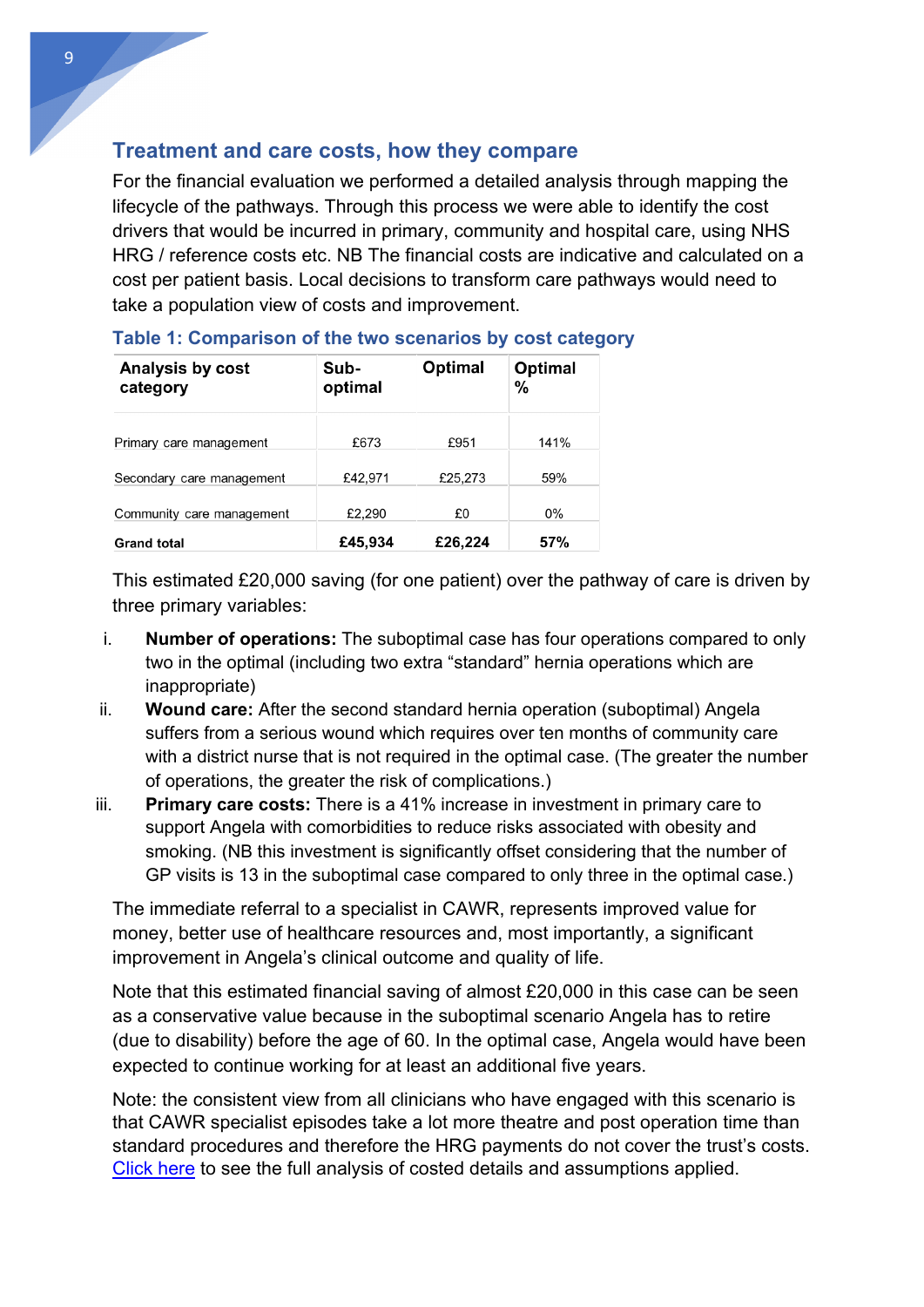#### **Key Learning Points:**

#### **Clinicians**

Patient selection criteria - hernia expert leadership is required to develop an NHS triage system for the management of incisional hernia, building on existing VHWG\* criteria. Evidence based pathways need to risk stratify patients into 'defined groups /cohorts' based on specific patient and hernia related risk factors.

Consider the adoption of EHS registry to serve as a national hernia database. Prospective data collation would stimulate interest and focus surgeons on improving post-operative outcomes and operative technique at their participating NHS site.

#### **Patients**

Good compliance with smoking cessation and dietary advice will significantly increase the likelihood of making a full and efficient recovery and minimise risk of a revisional operation.

Patients must also be accountable for maintaining their own post-operative health with strong adherence with specialist AWR team's advice.

#### Commissioners

Commissioning for outcomes - agree clinical and patient related outcomes on their service level agreement with approved providers who offer a specialist AWR service, taking a multi-disciplinary approach.

Locally agreed tariff to cover patient level costings, as current funding from national tariff, offered for a standard CAWR, is shown to be inadequate full financial analysis can be seen in the detailed paper.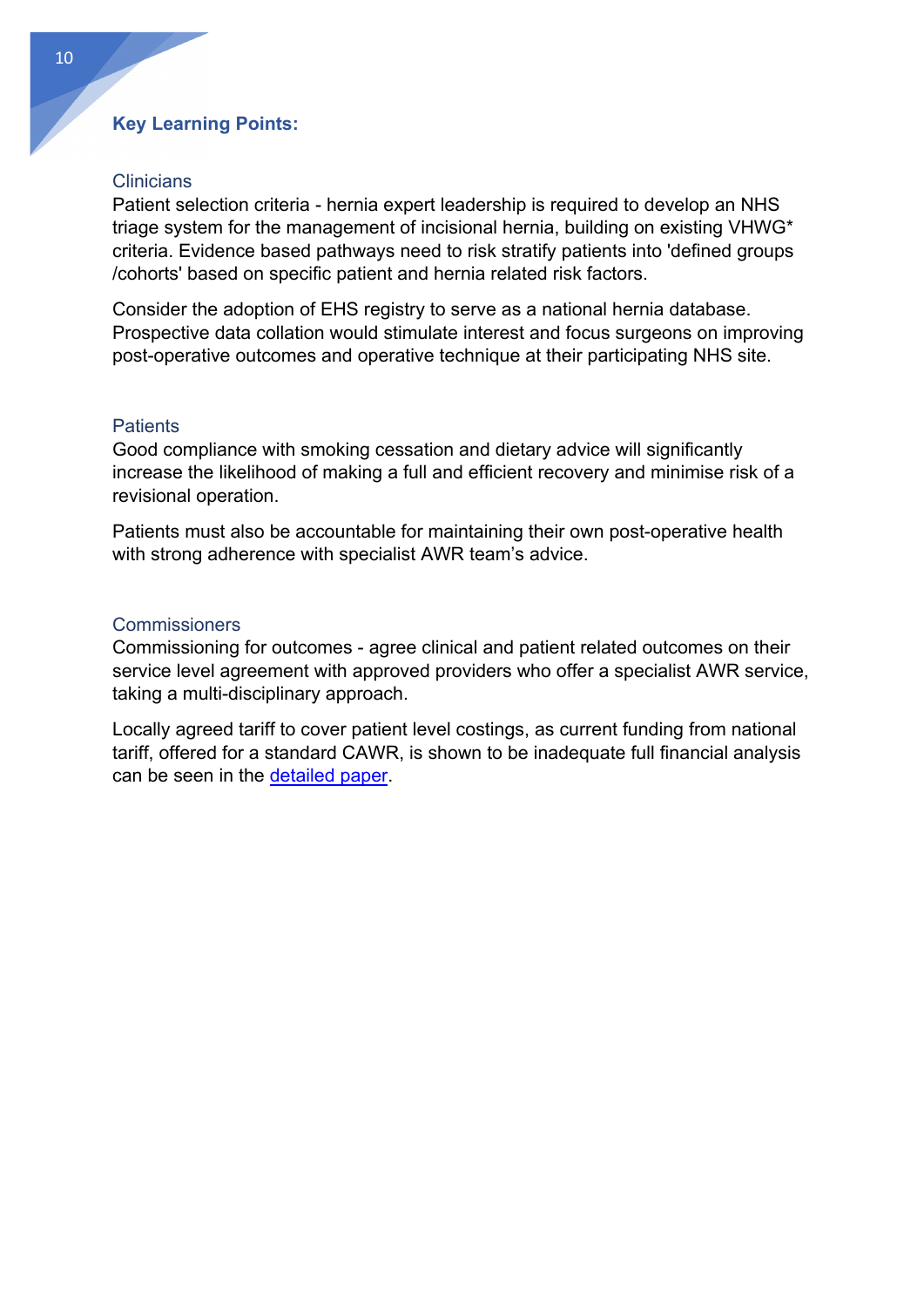# **Questions for clinicians and commissioners to consider**

At the CCG population level, we estimate that there are around  $4,500$  patients<sup>1</sup> in England living with CAWR symptoms and many will not have been identified formally as requiring CAWR specialised treatment.

In the local health economy, who has overall responsibility for:

- Raising awareness that CAWR is a problem that requires recognition and targeted interventions with specialist referrals at an early stage?
- Getting agreement (in line with GIRFT recommendations) between trusts and commissioners that CAWR represents good value for certain patients?
- Training and education with respect to evidence-based clinical selection criteria and optimal procedural approach/ technique?
- Agreeing fair compensation to trusts for these specialised treatments (acknowledging that current HRG payments for CAWR do not come close to current financial outlay trusts make for CAWR surgical intervention)?
- Monitoring specialist referrals (timeliness and outcomes) and the number of secondary hernia operations where specialist referrals were not made?
- Ensuring individuals with CAWR problems are educated and supported in their condition and facilitated to appropriately self-manage symptoms to optimise their health and wellbeing?

The above questions are vital in understanding who manages which components of the whole pathway. Most importantly, it is impossible to effect optimal improvement if the system is does not address the unmet needs identified. .

#### **Conclusions**

The outcome for Angela is the optimal scenario is better on all fronts. She underwent fewer surgeries and her total time of ill health was much shorter.

Vitally for Angela, she did not have to suffer the awful wound that was a key factor in the sub-optimal scenario.

Most importantly however, at the end of the treatment Angela was in good health and could go back to work.

She can now enjoy a happy and productive work life and retirement with no long term ill effects.

<sup>&</sup>lt;sup>1</sup> 4,484 incisional hernia patients in the top 3 deciles (most complex) in 17/18 HES data